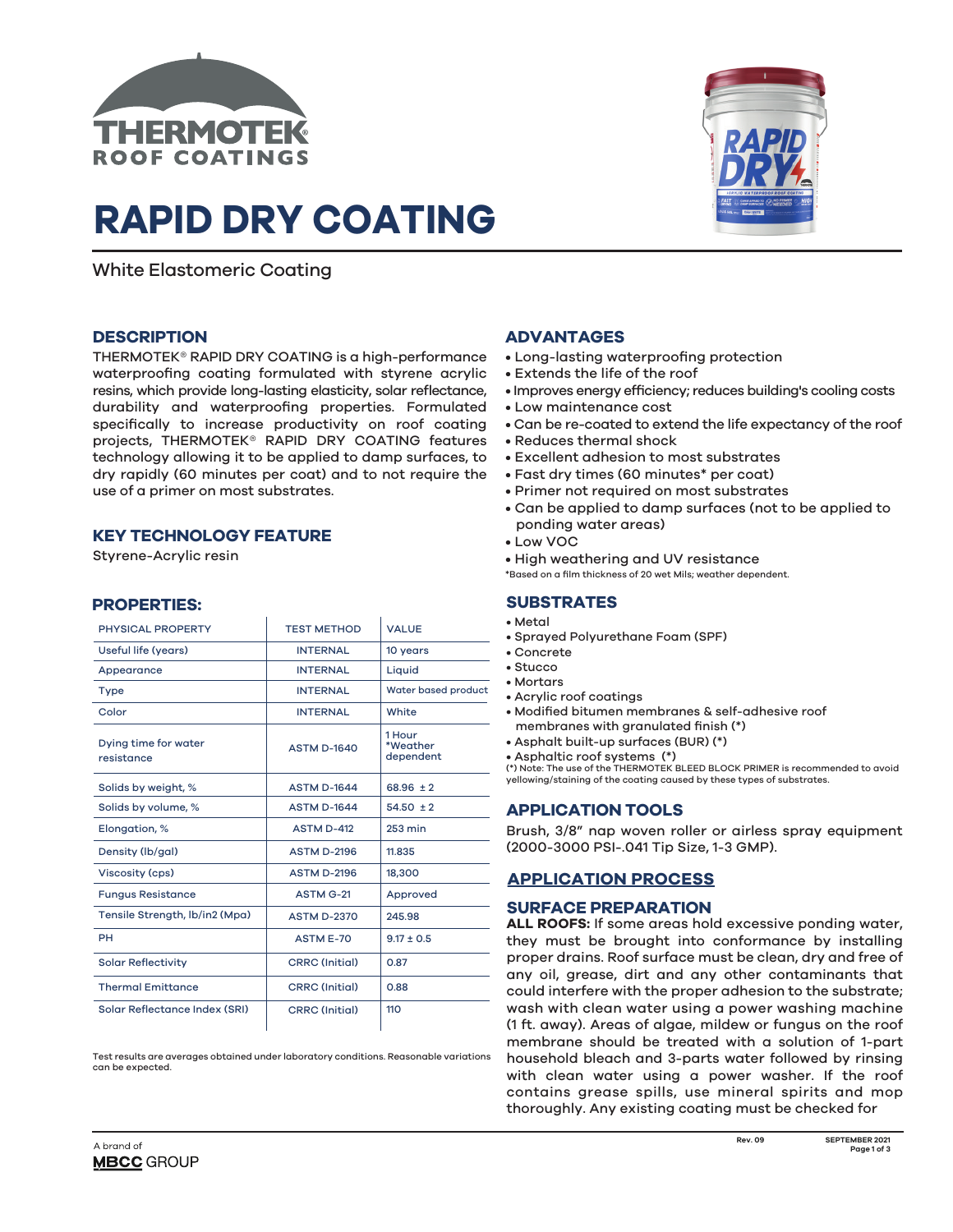

# **RAPID DRY COATING**



White Elastomeric Coating

good adhesion. Any loosely adhered coating must be removed by mechanical means such as wire brushing, sand blasting or scraping. Remove all silicone caulks and sealants; elastomeric acrylic coatings and primers will not bond properly to any silicone product. Remove and replace deteriorated pipe boots and other flexible flashing materials. Ensure the substrate is structurally sound, fully cured and damp or dry (not wet). Perform adhesion test(s) (also known as Pull Test(s)) on the substrate.

Pull Test(s): With a brush, apply a generous coat of the THERMOTEK RAPID DRY COATING to the surface, a minimum of 6" (15 cm) long and 3" (7.5 cm) wide. While the coating is still wet, embed a minimum of 1"-2" (2.5 cm - 5 cm) wide strip of THERMOTEK roofing mesh while leaving at least 3" of the length of the mesh uncoated. Apply a second coat of the roof coating on top of the embedded strip section. Allow 48 hours to dry before trying the pull test. Pull the uncoated end of the mesh straight up. If the pull tests exhibit good adhesion, continue with the application. If the tests shows poor adhesion, redo the preparation and check that the correct system is being used. The number of Pull Tests required will be one for every 1000 sq. ft, with a minimum of 2 tests per roof.

**METAL ROOFS:** All rusted areas shall be mechanically abraded and corroded/deteriorated metal shall be replaced. A rust inhibitor should be used before applying THERMOTEK RAPID DRY COATING.

**MODIFIED BITUMEN / ASPHALT BUILT-UP ROOFS:**  Remove all the loose granules/sand with a brush and dispose of the waste (vacuum is an option for waste removal). New asphalt shall be exposed to ambient conditions for 90 to 120 days before coating. To avoid yellowing of the topcoat, use the THERMOTEK BLEED BLOCK PRIMER over the entire roof surface before applying the THERMOTEK RAPID DRY COATING.

Refer to the THERMOTEK Application Guides for more detailed installation instructions specific to the substrate you are coating.

## **MIXING**

Mix for 3-5 min prior to use, by hand or with a mechanical mixer.

# **PRIMING**

Primer not required on most substrates. Use the THERMOTEK BLEED BLOCK PRIMER over asphaltic systems to reduce staining/yellowing of the final coating.

# **REVIEW CRITICAL POINTS**

Address all roof details, flashing areas, drip edges, cracks, control joints, and all other critical points by sealing/ reinforcing them with THERMOTEK DURAMASTIC, THERMOTEK MESH and THERMOTEK RAPID DRY COATING.

CRACKS AND SEAMS: Apply a layer of THERMOTEK DURAMASTIC using a brush, trowel or putty knife to cover all the areas that need reinforcement. The mastic should extend at least 1" on each side of the crack. Let the mastic dry for 3-5 hours, weather dependent. Then, apply a layer of THERMOTEK RAPID DRY COATING and embed an appropriately sized piece of THERMOTEK MESH on top. Next, apply a layer of coating fully saturating the mesh, feathering the coating at least 2"-3" (5 cm to 7.5 cm) past the edge of the mesh while eliminating air pockets and gaps. Allow the completed patch 1-2 hours to dry prior to proceeding to the final coating step. This process applies for cracks smaller than 3/8". For cracks bigger than 3/8" you need to repair the crack with backer rod and an appropriate sealant.

EXTERNAL ACCESSORIES: Remove the accessory from the roof surface. Apply THERMOTEK DURAMASTIC to the bottom of the accessory using a brush, trowel or putty knife. Replace/refasten the accessory onto roof surface. Apply a layer of THERMOTEK DURAMASTIC onto the top edges of the accessory. Let the mastic dry for 3-5 hours, weather dependent. Then, apply a layer of THERMOTEK RAPID DRY COATING and embed an appropriately sized piece of THERMOTEK MESH on top. Next, apply a layer of roof coating fully saturating the mesh, feathering the coating at least 2"-3" (5 cm to 7.5 cm) past the edge of the mesh while eliminating air pockets and gaps. Repeat the coating-mesh-coating step until all edges of the accessory are reinforced (the perimeter of the accessory). Allow the completed patch 1-2 hours to dry prior to proceeding to the final coating step.

# **COATING**

The THERMOTEK RAPID DRY COATING requires 2 coats applied using a brush, 3/8" nap woven roller and/or with proper spray equipment. FIRST COAT: Apply THERMOTEK RAPID DRY COATING perpendicular to the slope, over the entire surface. Allow to cure for a minimum of 1 hour (weather dependent) before applying the second coat. SECOND COAT: Apply THERMOTEK RAPID DRY COATING perpendicular to the first coat - in a "cross hatch" pattern.